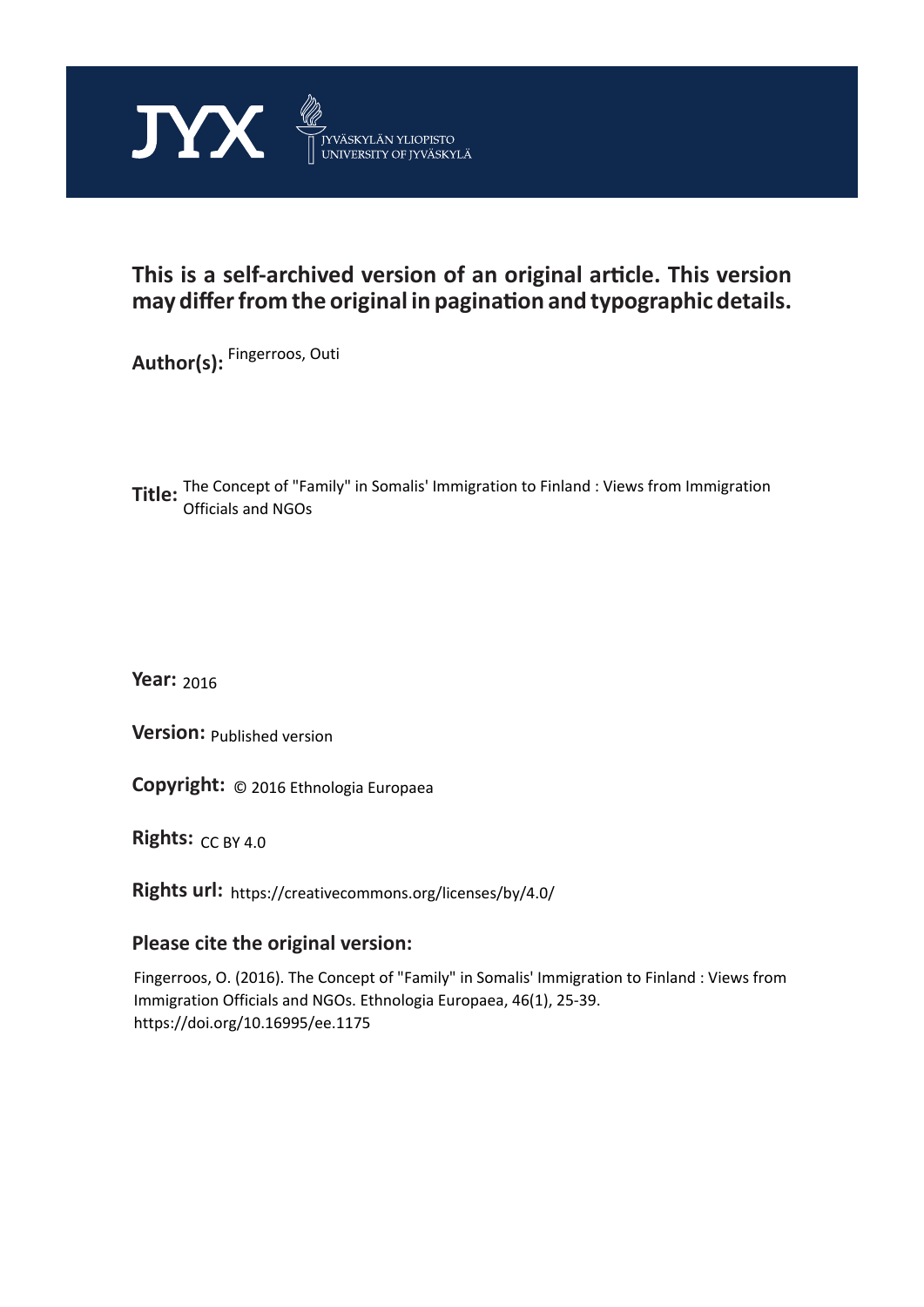# **THE CONCEPT OF "FAMILY" IN SOMALIS' IMMIGRATION TO FINLAND Views from Immigration Officials and NGOs**

*Outi Fingerroos, University of Jyväskylä* 

In Addis Ababa one can see dozens of Somali families waiting daily in front of the Embassy of Finland to be interviewed. The interview represents a means of entering Finland, since those waiting presumably have a so-called family re-unifier in Finland, a relative who has of ten already received a residence permit and sometimes even citizenship. This article examines the family reunification process of Somalis who travel from Ethiopia to Finland. Drawing on the experiences related by Finnish immigration officials, it focuses on the fact that they do not share the same definition of "family" as the Somali asylum applicants. Using extensive inter views and observations, this article aims to elucidate the complex cultural understandings involved in the Somalis' process of immigration to Finland.

*Keywords :* migration, Somalis, Finland, family, family reunification

At the beginning of 2009 and the end of 2010, I worked as a visiting professor at Addis Ababa University in Ethiopia for two months. During my stay, I visited the Embassy of Finland several times and saw dozens of Somali men, women and children in front of the Embassy waiting to be allowed inside for their turn to attend family reunification interviews. During this first visit to Ethiopia, I also interviewed the officials of the Embassy of Finland regarding the immigration of Somalis to Finland. I learned that it is a complicated process, particularly with regard to the reunification of families. In recent years, the Embassy has processed a considerable number of cases in which Somali citizens sought to reunify with their families already living in Finland. The Finnish Immigration Service (Migri), for its part, is the agency that decides on matters related to immigration, residence, refugee issues and Finnish nationality. Migri, which operates under the Finnish Ministry of the Interior, also implements Finland's migration policy.<sup>1</sup>

After my first stay in Addis, I wrote a short review for the journal *Tiedonjyvä* published by the University of Jy väskylä. I briefly described my findings and feelings as follows:

For Somalis, departure into the wide world is a leap into the unknown. The fact that Finland is a good, peaceful and safe country is almost the only thing, albeit a cliché, that Somalis know when they try to get into the country. Jaana Kaukonen [name changed], the Finnish consul, relates that she wonders whether the people that she inter-

Outi Fingerroos 2016: The Concept of "Family" in Somalis' Immigration to Finland. Views from Immigration Officials and NGOs. *Ethnologia Europaea* 46:1, 25-39 © Museum Tusculanum Press.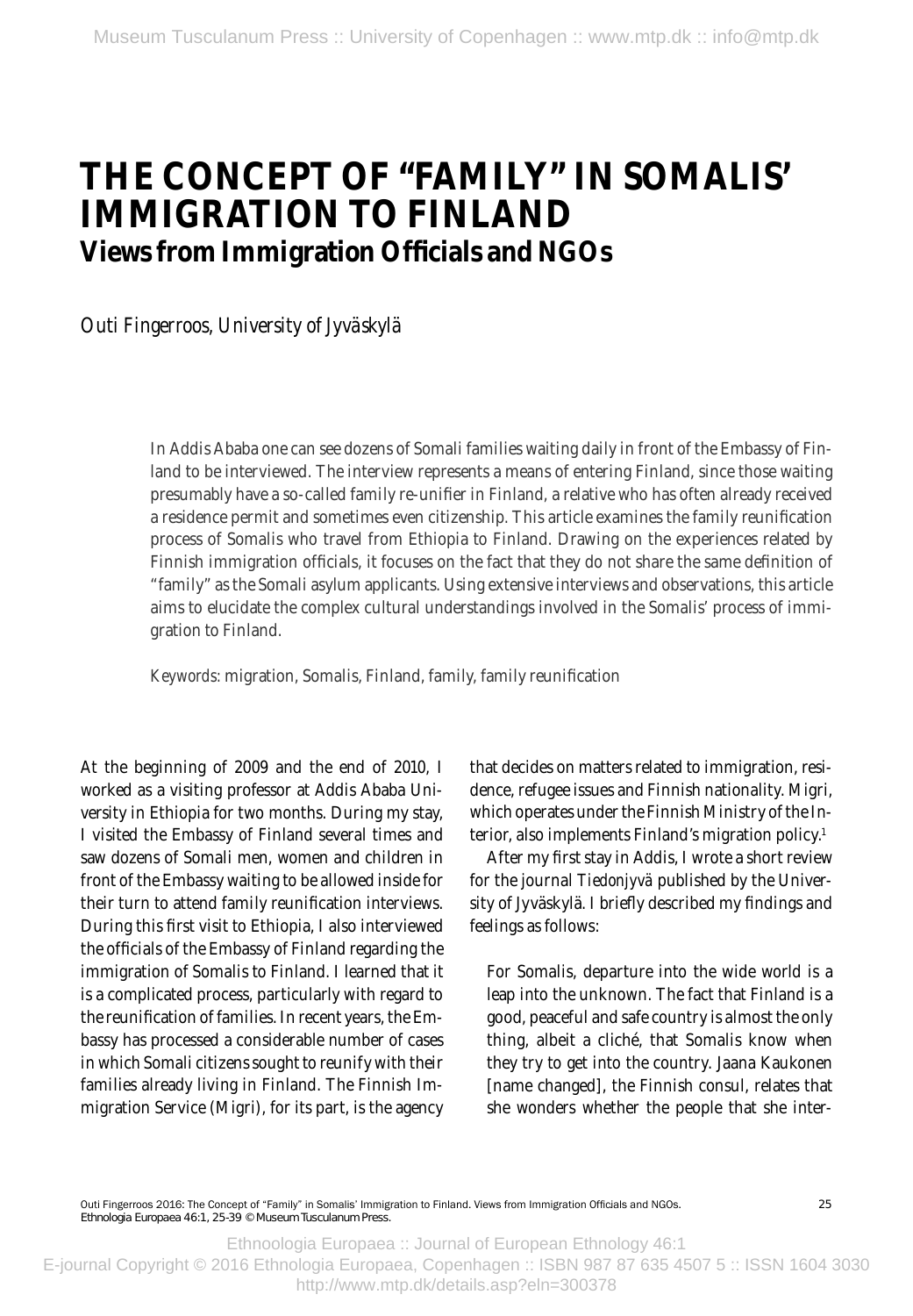views are happy in Finland. Few of them have any education, and many are illiterate. None of them knows Finnish. How can they adapt? It must be difficult, especially for older people, who cannot necessarily learn a new language any longer and thus end up on their own in high-rise flats. (Fingerroos 2010: 17)

### **Somali Immigration, Officials and NGOs**

The aim of my ethnological research project is to better understand the process involved in Somalis' ongoing family reunification in Finland, particularly from the perspective of immigration officials and NGOs. The importance of this research lies in the lack of information regarding the human and cultural side of official immigration practices. In this paper, I concentrate on interviews conducted with Finnish officials working at the Embassy of Finland in Addis Ababa and in Migri. In addition, I have interviewed employees of the Finnish Red Cross<sup>2</sup> and two Finnish non-governmental organizations. These are the Finnish Refugee Advice Centre<sup>3</sup> and the Finnish Refugee Council.4

In Finland, family reunification is a very current topic but only a small group of researchers has found it interesting.<sup>5</sup> Instead, much research has been carried out on Somali families in transnational contexts,<sup>6</sup> and the Somali diaspora has remained a focus of transnational migration research. In Europe, Somali immigrant minorities have thus far been studied mostly as religious and cultural minorities, and as targets of racism. A variety of new perspectives (on their wellbeing, employment, education, health, transnational political engagement, organizations, and gender roles) have also been adopted.7 But the official aspects of Somali immigration (asylum seeking, citizenship and family reunification processes) still need to be further explored.

Because family reunification processes are central to Somali immigration to Europe, in this paper I focus on the conception of "family" among Finnish immigration officials and how this affects the process through which Somalis receive or do not receive permission to migrate and join their families in Finland. As an ethnologist, I agree with Jonas Frykman that postmodern (social) theory has led ethnological research to focus on discourses, verbal representations and cultural processes at the local level. The ethnological approach is therefore a valuable tool for understanding a number of issues pertinent to how social solidarity and trust are built in a changing society (Frykman et al. 2008: 7).<sup>8</sup> I focus on the following questions: How do Finnish immigration officials and NGO workers view the family reunification interview process for Somalis, and what are the Finnish officials' understandings regarding family, children, and human rights that affect this process? The interviews<sup>9</sup> I carried out with immigration workers illustrate the complicated reality of transnational family migration and can serve as an effective tool for building an ethnological understanding of these processes in Finland.

## **Somalis in Finland**

Today the Somalis are the fourth largest foreign group living in Finland after the Estonians, Russians and Swedes. Somali immigrants therefore comprise a major category of immigrants in the country. According to Statistics Finland 's data on the population structure, the official total population of Finland at the end of 2014 was 5,471,753, of whom altogether 16,721 spoke Somali as their mother tongue.10 The Somali population consists primarily of Sunni Muslims,<sup>11</sup> while Finland is a country in which the majority of the population is nominally Christian (Alitolppa-Niitamo 2000, 2004: 23 –25; Martikainen 2004: 118, 126-128).<sup>12</sup>

Historically, Finland has been described as a geographical borderland between Eastern and Western Europe; for centuries it was part of Sweden, then an autonomous grand duchy within the Russian Empire some hundred years before gaining complete independence due to the Empire's fall in 1917 (see Lavery 2006). During Russian rule, Finland was open to migration from other parts of the Empire, and consequently other eastern minorities have impacted Finland 's religious composition. For example, the history of a permanently settled Muslim minority (mostly Tatars) dates back to this period. This situation of openness to immigration persisted

 $26$ 

eThnologia euroPaea 46:1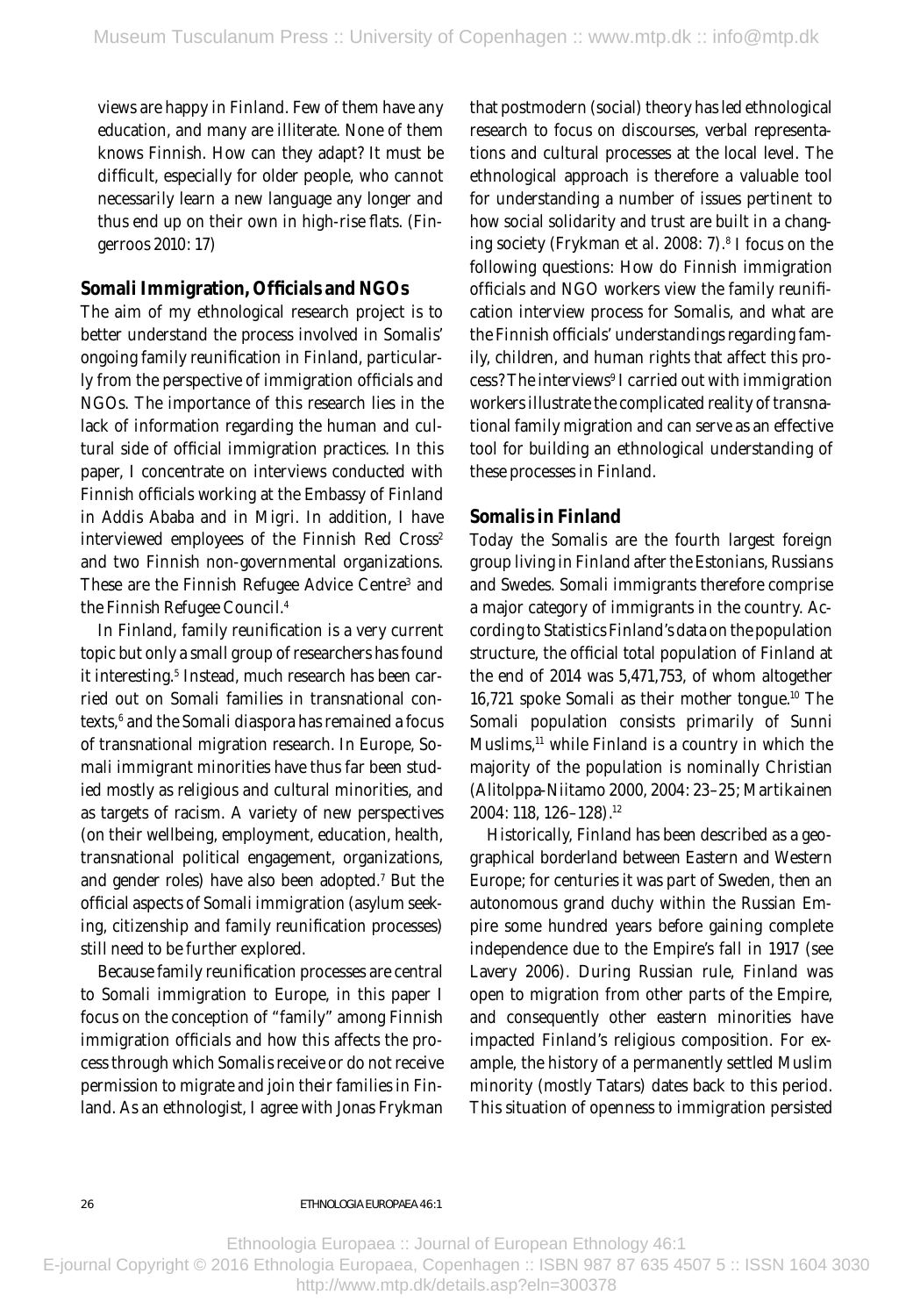until the late 1920s. Then came a period of low immigration to Finland from the 1930s to the 1960s. The country was practically closed to new immigrants, while previous immigrants were integrated into Finnish society and granted citizenship. Before the 1980s there was also relatively little labour immigration to Finland. The number of foreign immigrant groups did not begin to increase until the collapse of the Soviet Union in 1990 (Martikainen 2004: 116 –118, 2014: 88–89).

From the early 1990s onwards, Finland began to take in new refugee groups on a larger scale. The arrivals were mostly UNHCR13 quota refugees or independent asylum seekers from the conflict-ridden countries of Somalia, former Yugoslavia and Afghanistan (Martikainen 2014: 89). The Somalis arriving in Finland in the early 1990s were for the most part young and relatively well-educated men who had left Somalia voluntarily or had been sent, with financial support from their families, to seek safety and better living conditions abroad. Since then, the number of Somali immigrants has steadily grown each year, and the number of Somali women, families, and persons with little education has multiplied. One of the Finnish Red Cross workers I interviewed described the situation in Finland in the 1990s as follows :

The Finnish Red Cross was actively involved in this reception of asylum seekers because naturally there hadn't been any experience of receiving asylum seekers in Finland, so no one really knew [what to do]. But since we had the capability anyway, we had these structures that permitted rapid actions that allowed us to set up this kind of reception activity in a short time. (NGO2/2012)

This example suggests how complicated the situation in Finland was in the early 1990s, when new refugee groups, who were mostly independent Somali asylum seekers, began arriving in the country on a larger scale. The Finnish press even started to speak of this new situation in terms of a "Somali shock " and an "immigration boom" (see Aallas 1990). In the early 1990s, immigration authorities did not

know who the refugees were or why they had come specifically to Finland. It was not at all clear how they should deal with the immigration boom. It was therefore essential to involve the Finnish Red Cross and various other NGOs:

Then the asylum seekers gradually began receiving residence permits, and they settled in municipalities. Then came the integration. And then it was realized that now the Red Cross also had to be involved in it: in what way could the Finnish Red Cross support that integration? (NGO2/2012)

In the 1990s, new immigrant groups often remained exotic strangers in the eyes of many Finns. Especially the arrival of the Somalis took many Finns by surprise, and their cultural, societal and religious background received much attention in the press and other media. The new situation caused a panic reaction and the Somalis came to be regarded as constituting a clearly distinct category onto which many Finns projected all that was inherently frightening. The Finnish press wrote about Somali immigrants in a negative tone using ill-founded arguments, and the debate sparked by the media is still ongoing (Alitolppa-Niitamo & Addullahi 2001: 1–2):

All the journalists were terribly interested, and they had to get quick permission to come and make interviews, and the information [they gave] was completely confused. This kind of thing remained in people's minds, and for example somewhere it was calculated in Finnish markka<sup>14</sup> that an asylum seeker cost a bit over 8,000 per month, which included housing costs, subsistence, health care and all such expenses. So, in the opinion of the people, the asylum seekers got paid a lot more than those Finns who were living on government welfare, and this caused an awful [controversy]. [...] That misconception then lived on, and couldn't be stamped out [later]. (NGO2/2012)

Many Somalis now live in Finland's southern cities such as Helsinki, Turku and Tampere. For the Somalis, the road to Europe has not meant an easy life.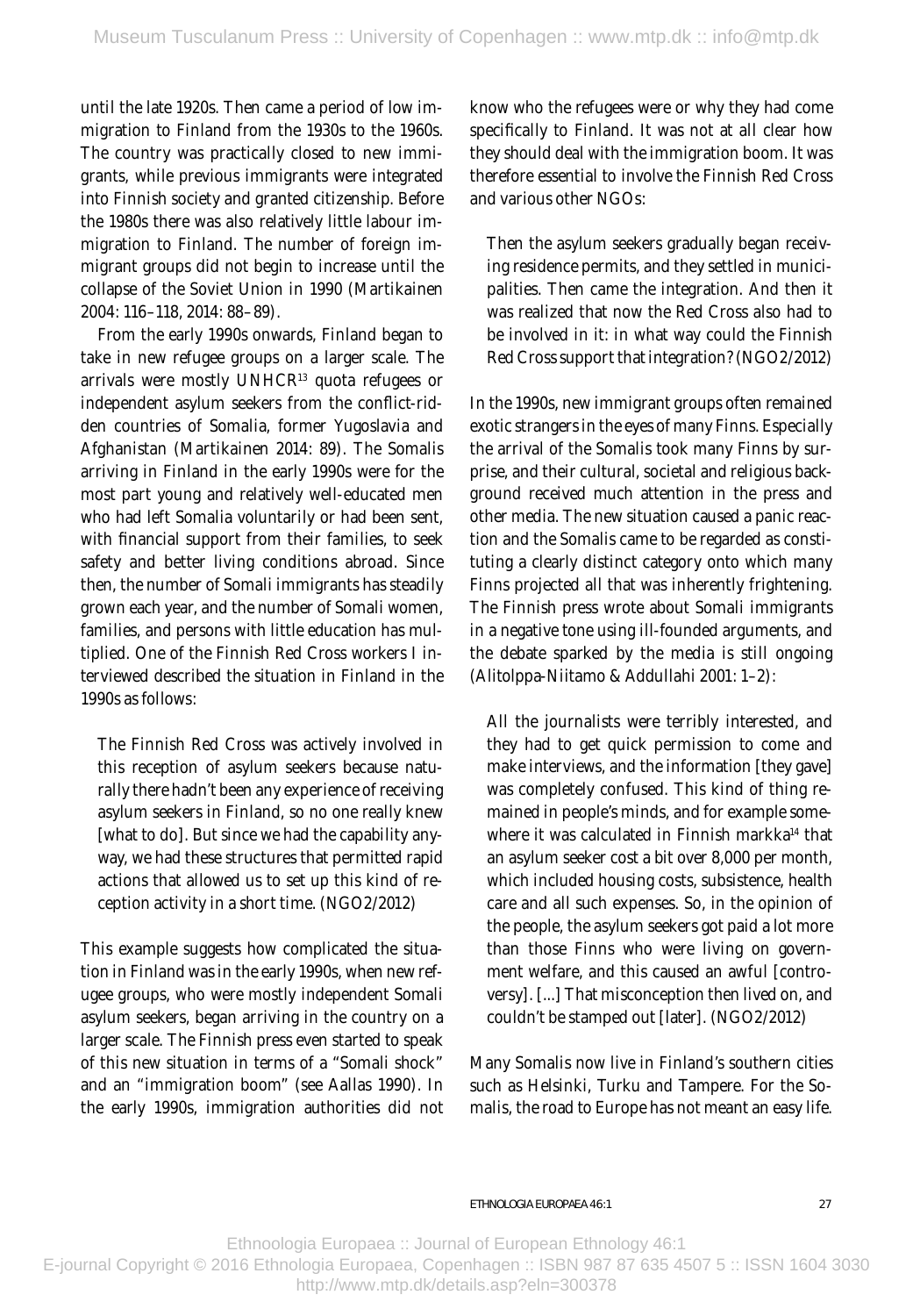The journey has been a long one, both geographically and culturally. The Somalis' cultural background and daily life practices together with a non-European language have created difficulties for them. Prejudice, racism and downright hostility undermine the integration of Somali families in Finland.15 Particularly in times of recession, people seek scapegoats, and there have been many incidents in which Somalis have been accused of consuming taxpayers' money and giving nothing back to Finnish society. Various racist acts have become a more direct and visible phenomenon in Finnish society. As a result of attitudes based on prejudice and ignorance, the role of various NGOs and the Finnish Red Cross in connection with Somali immigration has increased, as one of my informants explained:

Recently a lot has been said out loud, people have taken stances about this family reunification situation of the Somalis because perhaps it's been quite a unique situation, because there have been so many of these applications ... on the political side the question of family reunification of Somalis has been specifically raised as this kind of big problem; so, sure, we, when we've reacted to it, we've perhaps talked relatively more about the Somalis' questions than about the family reunification of Iraqis, for example. (NGO1/2012)

### **The Somali Family**

In Somalia, families are often large because of a traditional polygynous structure (a maximum of four wives according to Islamic code) and broad and flexible family ties and configurations. Living in an extended family organization is common, and very often grandparents, the parents' siblings, foster children and even very close friends are regarded as family members living in the same household. Belonging to a Somali family functions like social insurance; it supports a family member in times of crisis and provides help and welfare when needed (Fingerroos 2014: 17-18; Lewis 2008: 11-12). In a transnational diaspora context, this type of family connection means responsibility: global communication networks encourage more people from Somalia to move to the West, and almost all who have resettled in Western countries send money to their relatives who have been left behind in far worse conditions. Cindy Horst has even stated that their life choices to a certain extent are determined by these familial responsibilities and pressures. Therefore, the transnational links between emigrants and those who stay behind should not necessarily be viewed as entirely voluntary (Horst 2006: 7-12, 18).

In addition to their identification with the religion of Islam and the nation of Somalia, Somalis can also identify strongly with their own clan. Genealogy forms a web, which holds Somali families together, and underpins political life. There are six major clans in Somalia and many sub-clans, sub-sub-clans, as well as different clan coalitions and clan families. Clan identity is strongly based and defined by belonging to a patrilineal genealogical line, which is visible in the Somali naming system. For example, if the name of a Somali man is Abdul Ali Mohammad, the first name is his own, the second is his father's and the third is his grandfather's given name. The learned and some elderly people can recount their patrilineal lineages as far back as twenty or more generations. In the context of diaspora, genealogy is still important but is at the same time undergoing transformation. Some younger persons in this situation reject the idea of clan altogether and emphasize instead Somali national unity and Islamic tradition (Elmi 2010: 29-30; Luling 2006: 473-475, 483).

Nevertheless, Somali marriage is traditionally perceived first and foremost as a relationship between two families and two clans, and marriage is viewed as the moment when the young spouses will move away from their parent's household and begin a new family unit. On the other hand, elderly parents never retire from family management, and adult children of both sexes are expected to care for them in their old age. Therefore, families are highly involved in what happens when young men make known their plans to marry (Abdullahi 2001: 119, 130-132; Lewis 2008: 14 –16 ; Tiilikainen 2003: 33–34).

Millions of Somalis participate in families and kinship networks that have spread to different nation states across the world. Multifaceted social re-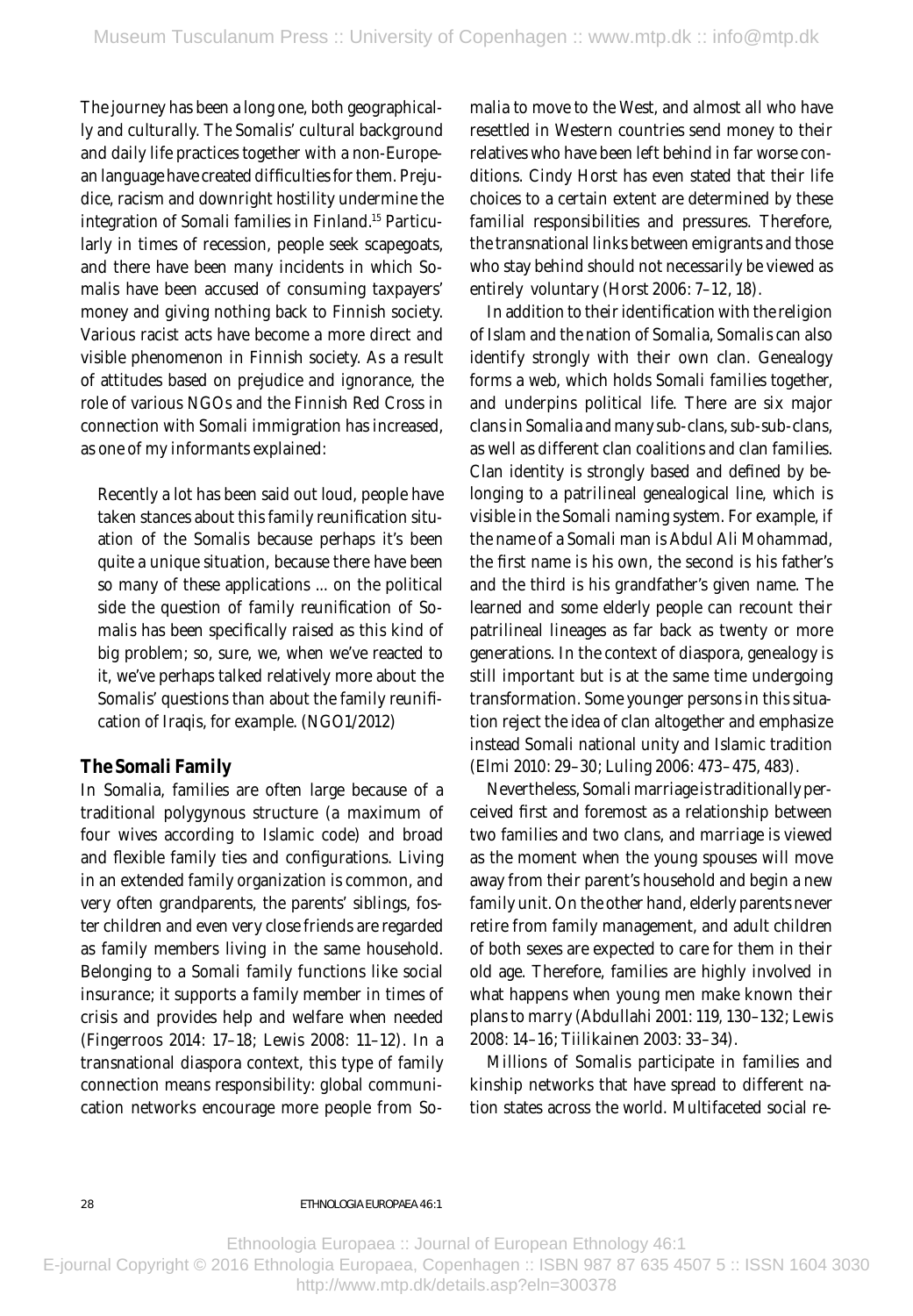lations and different cross-border connections are important characteristics of Somali transnational family practices today. Finnish researcher Mulki Al-Sharmani has stated that family members and relatives in diaspora contexts make decisions about who will migrate, where they will go and how they will manage it all. Decisions, arrangements and financial support regarding the marriage of individual Somalis are thus collective choices (Al-Sharmani 2010: 504).

In Western countries, the right to family reunification is laid down in Article 16 of the Universal Declaration of Human Rights (UDHR) and Article 8 of the European Convention of Human Rights (ECHR), and it relates to the protection of the family in these Articles (see Cholewinski 2002; Huddleston 2011; Jastram & Newland 2003; Schibel 2004). In Finland, provisions and policies on family reunion are ranked very high in comparison with other industrialized countries, but family migration is a polarized topic in local media and political debate (Heinemann, Naue & Tapaninen 2013: 185 –186, 192). In Finland, the state decides whether somebody is eligible to enter the country on family grounds, and defines both what is a real family and who is a family member.

### **The Process of Family Reunification**

For the Somali families waiting in front of the Finnish Embassy in Ethiopia to be interviewed, the interview represents a means of entering Finland, since the family presumably has a relative, a so-called *family re-unifier* or *sponsor* in Finland. The family re-unifier is a person who has been in Finland for some time, and on the basis of a family relationship with him or her, a person from abroad can apply for a residence permit to live in Finland. The family reunifier is often a former asylum seeker who has himor herself received a residence permit and sometimes even citizenship. He or she may also have moved to Finland in the 1990s as a child with his or her family and is seeking a residence permit for a compatriot spouse (see Walldén 2012).

Families from northern Somalia (including Somaliland) applying for permits to enter Finland through the family reunification process mostly come across the border from Somalia to Ethiopia and Addis Ababa. Living conditions in many parts of Somalia are poor: the political situation is unstable, and there are numerous paramilitary groups with large weapon arsenals operating in the country. Consequently, the stream of refugees to neighbouring countries has continued year by year. Most Somali emigrants dream of educational opportunities and a better life. They also have a support network provided by fellow countrymen and women already living in Finland or other parts of Europe, the Middle East or the USA (Alitolppa-Niitamo 2004: 51).

Family members seeking entry to Finland are interviewed at the Embassy in Addis Ababa or Nairobi, after which they may be granted a visa and a residence permit, in other words permission to enter and reside in Finland.16 At the moment, there are four officials dealing with immigration issues at the Embassy in Addis Ababa. They interview all the Somali families and also the individuals who wish to enter Finland on the grounds of marriage. When Somalis arrive at the Embassy in Addis Ababa for an interview, they are often already aware of the process and have also discussed it with the interpreter, who is always present in the interview situation. Interviews at the Embassy are conducted with each family member, including children, and last between two and four hours per family member. The interviewers attempt to ascertain the family relations of the Somalis, and in unclear cases resort to a DNA analysis<sup>17</sup> carried out by the Department of Forensic Medicine at the University of Helsinki (Fingerroos 2014: 19).

Getting to the actual interview is a difficult and expensive process for the applicants. The family member resident in Finland (i.e. the family re-unifier) must have sufficient income (employment, private enterprise, own capital or pensions) to fund his or her family's stay in Finland. The family member's income is calculated from the income that remains after taxes, and pension and insurance contributions.18 Today a residence permit application on the basis of family ties can only be submitted by the applicant living abroad. The family re-unifier cannot make an application on behalf of his or her rela-

Ethnoologia Europaea :: Journal of European Ethnology 46:1

E-journal Copyright © 2016 Ethnologia Europaea, Copenhagen :: ISBN 987 87 635 4507 5 :: ISSN 1604 3030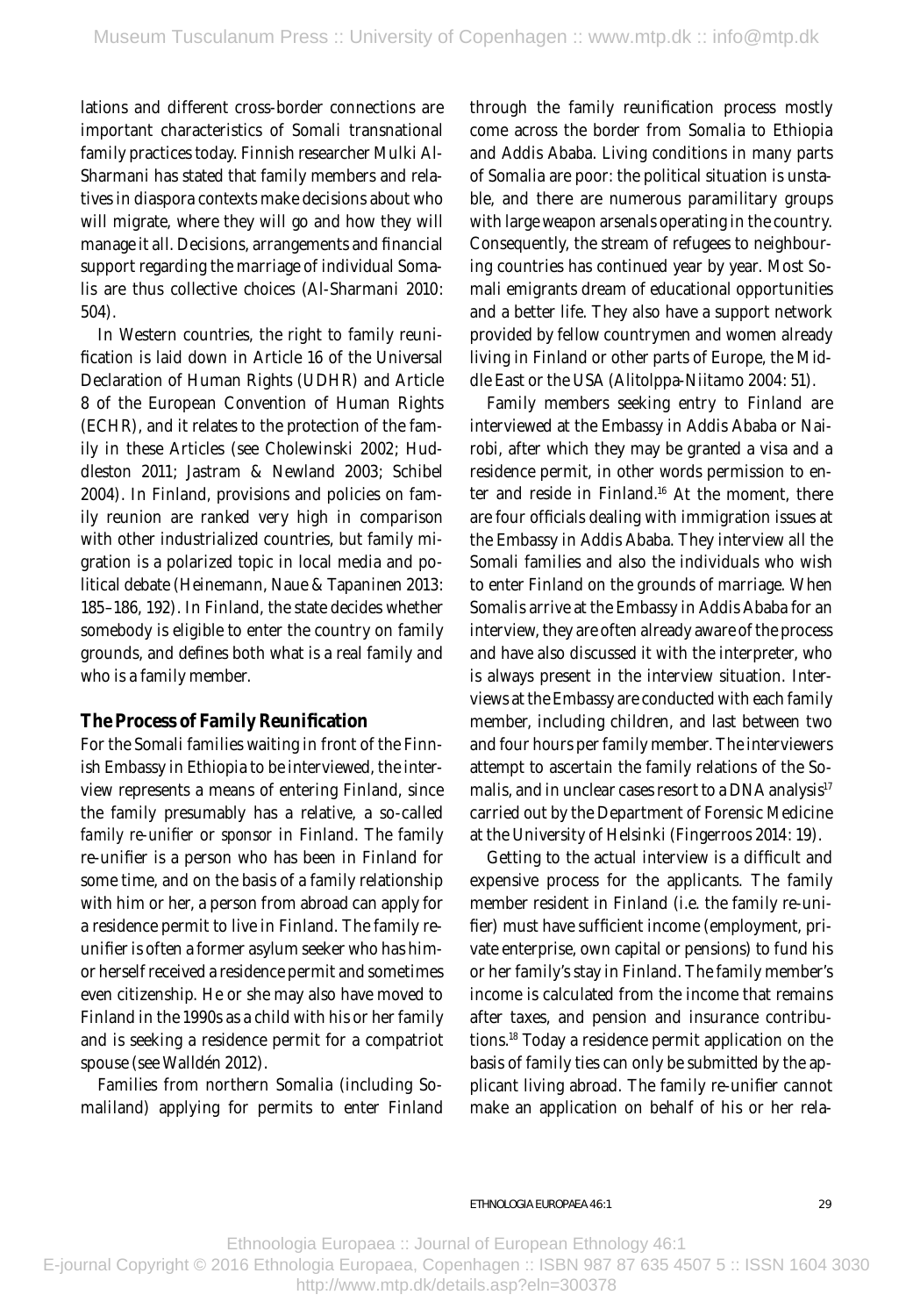tives. Processing fees are also charged at the Embassies, and valid passports or other travel documents needed to enter Ethiopia or Kenya, where the nearest Finnish Embassies are located, are expensive for many applicants. Applicants must also be legally residing in the country from which they submit their residence permit applications, which can create difficulties for refugees without papers who have fled to Ethiopia from Somalia, for instance.19

Even after they secure the possibility for an interview, the interview situation at the Embassy is not an easy experience for Somali applicants. Nor is the situation an easy one for the interviewing officials, fraught as it is with numerous unpredictable cultural and linguistic problems. Many Somalis associate authorities with violence and fear, and an interview in a closed room sometimes causes them to experience panic reactions. Somalis generally do not have any experience of discussing their lives with non-Somalis, and they do not always know how to behave according to the expectations of officials :

[The interview situation is affected] in a way by a kind of fear of authorities: Do you dare to speak, and what can you say?

Then sometimes there are the kind of clients who […] have certainly never been in any office before. First they put their feet up on the chair when they sit down; then they pull their trousers up over their knees, spit into their hand and start to wipe them on their leg. We were sitting then in the same room, and I told the client to pull his trousers down and sit properly, otherwise the interview would be over there and then, that I can't bear to watch him spitting around here. (R A4/2011)

Such descriptions of interview encounters offer concrete examples of the difficult situations that can arise in the context of official processes linked to immigration.

The executor of the family reunification process is Migri, which also makes the final decision after a long process of deliberation. According to Finnish law, the time from the submission of a residence permit application to a decision should be at most nine months. In practice, it often takes much longer because the resources of the Embassy and Migri are insufficient to deal with the number of applications that need to be processed. Once a positive judgement is made by Migri, the visa and residence permit for persons travelling to Finland are prepared at the Embassy. The practical arrangements for the journey such as ordering flight tickets and escorting travellers to the plane are handled in Ethiopia by the International Organization for Migration (IOM). Representatives from the Finnish Red Cross meet (if necessar y) the arriving Somalis at Helsinki Airport and transfer them to the municipalities in which they are to be located (R A4/2011; Walldén 2012).

The family re-unifier is always the key person when an individual Somali attempts to enter Finland through the family reunification process. Finnish law (Section 37 of the Aliens Act) defines a family member as a person who is in an officially recognized conjugal relationship with or is the guardian or ward of the person in question. Other relatives, such as grandparents, grandchildren, adult siblings, cousins, foster children and others who may coreside in multi-generational or fraternally extended households, are not included in this definition:

When applying this Act, the spouse of a person residing in Finland, and unmarried children under 18 years of age over whom the person residing in Finland or his or her spouse had guardianship are considered family members. If the person residing in Finland is a minor, his or her guardian is considered a family member. A person of the same sex in a nationally registered partnership is also considered a family member. (Finlex 380 /2006 [online])

It is evident that the family constitutes perhaps the most central unit in the migration process. The decision for migration is made within a family and is based on networks within it. Somali families often do not have enough money to send the whole family abroad, and therefore, quite often only one family member is sent abroad (for example a young child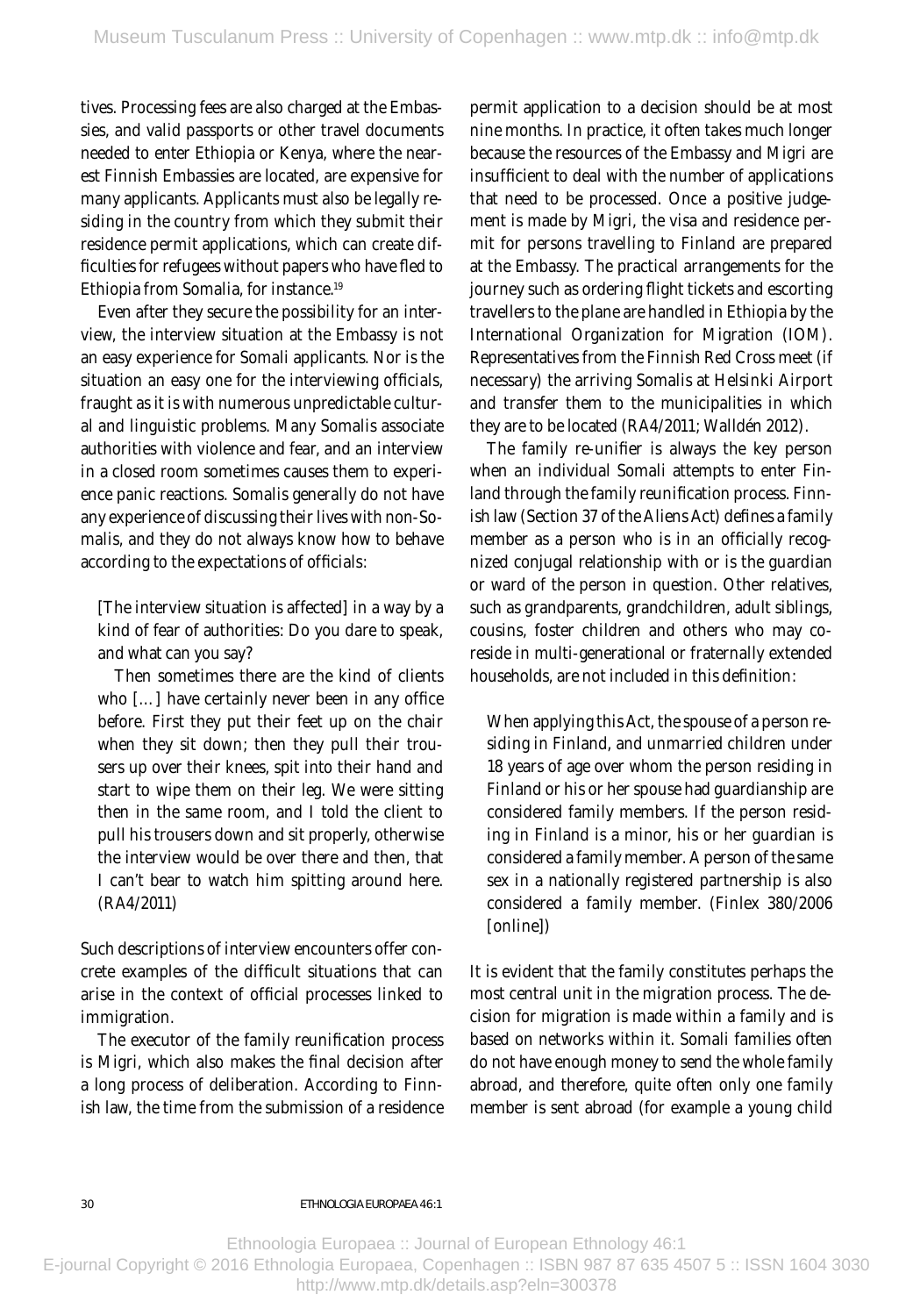under 18 years of age) to gain residence and then act as a re-unifier for other family members; this person is not actually emigrating alone but as an agent for the family (Abdullahi 2001: 119-132; Alitolppa-Niitamo 2004: 51-52). Thus, families seem to be utilizing some knowledge of the immigration processes in Finland to make their migration projects for the entire family possible.<sup>20</sup>

However, general views held by Somalis on what constitutes a family or family members do not correspond to those stipulated by Finnish law (Walldén 2012). In the case of family reunification involving Somali immigrants to Finland, the process often centres around children who arrive in Finland before their other family members. In many cases, Somali families applying to come to Finland do not realize or know the meaning of the Convention on the Rights of the Child (CRC) nor how the CRC is applied in decision-making on applications for residence permits of family members. The permit can be granted only on the basis of family ties, and this determination is always made according to Finnish law. Moreover, the Finnish definition of "family" is always connected with the concept of the nuclear family consisting of an adult couple and their children. This is an example of how the state (Finland) in practice acts as a moral gatekeeper and decides who can enter the country. In this process, it is up to immigration officials to determine what a "real family" is.

### **Confl icting Conceptions of the Family**

In modern Finnish, the word for family (*perhe*) means "a group of people living together usually comprising two persons living in wedlock or a common law marriage or who are registered as a couple and their children, or a single parent with his or her children or a childless couple" (MOT [online]). This terminological definition of the Finnish word includes the main characteristics attributed to "the family" in popular understanding, census statistics, and legislation. The Finnish family is thus understood in both common parlance and in information issued by the authorities to be a unit that is most ty pically composed of adult spouses or partners and, if applicable, also their children. Single-parent families and blended families, which include children born of an earlier relationship of one of the spouses, also belong to the category of typical families (SVT [online]). Other family compositions are exceptional and are defined and limited by different criteria.

It is interesting that the present conception of the Finnish family took shape only after the Second World War. In the nineteenth century, the word *perhe* was rarely used in Finland. The socio-cultural unit which served as the hub of ever yday life for both rural commoners and elites was the "household" rather than the "family" per se, and before the twentieth century a more common designation for persons who lived and ate together in the same household was *ruokakunta* (literally 'food community'). Among rural commoners in the nineteenth century who formed the majority of the population, households often consisted of several generations, hired hands and maidservants as well as other workers and dependents who were not necessarily related by blood or marriage to the male head of the household. Finnish rural households up until the Second World War can best be characterized as economically adaptive communities of persons who pooled their labour and possible wage earnings, shared food, and ate, lived and slept in close proximity (although not necessarily under the same roof) (Häggman 1994: 135– 43; Forsberg 2003: 10 –11; Stark-Arola 1998: 78-86: Vuori 2003: 41-43).

The Finnish word *perhe* was established in its present sense at the end of the nineteenth century and in practice, the nuclear family consisting of a mother, father and children was conceptualized as the "natural" form of the family in Finland only in the 1950s ; later it became a self-evident unit in both social life and social policy (Häggman 1994: 135-143, 215-216; Nätkin 2003: 37; Pöllänen 2005: 2). According to Finnish family researcher Katja Yesilova, today the Finnish family is regarded as the heart of society, with the welfare and happiness of the Finnish people being dependent on its wellbeing. Families are therefore given state guidance and financial support. In particular, Yesilova has criticized the idea that the nuclear family is essentialized and families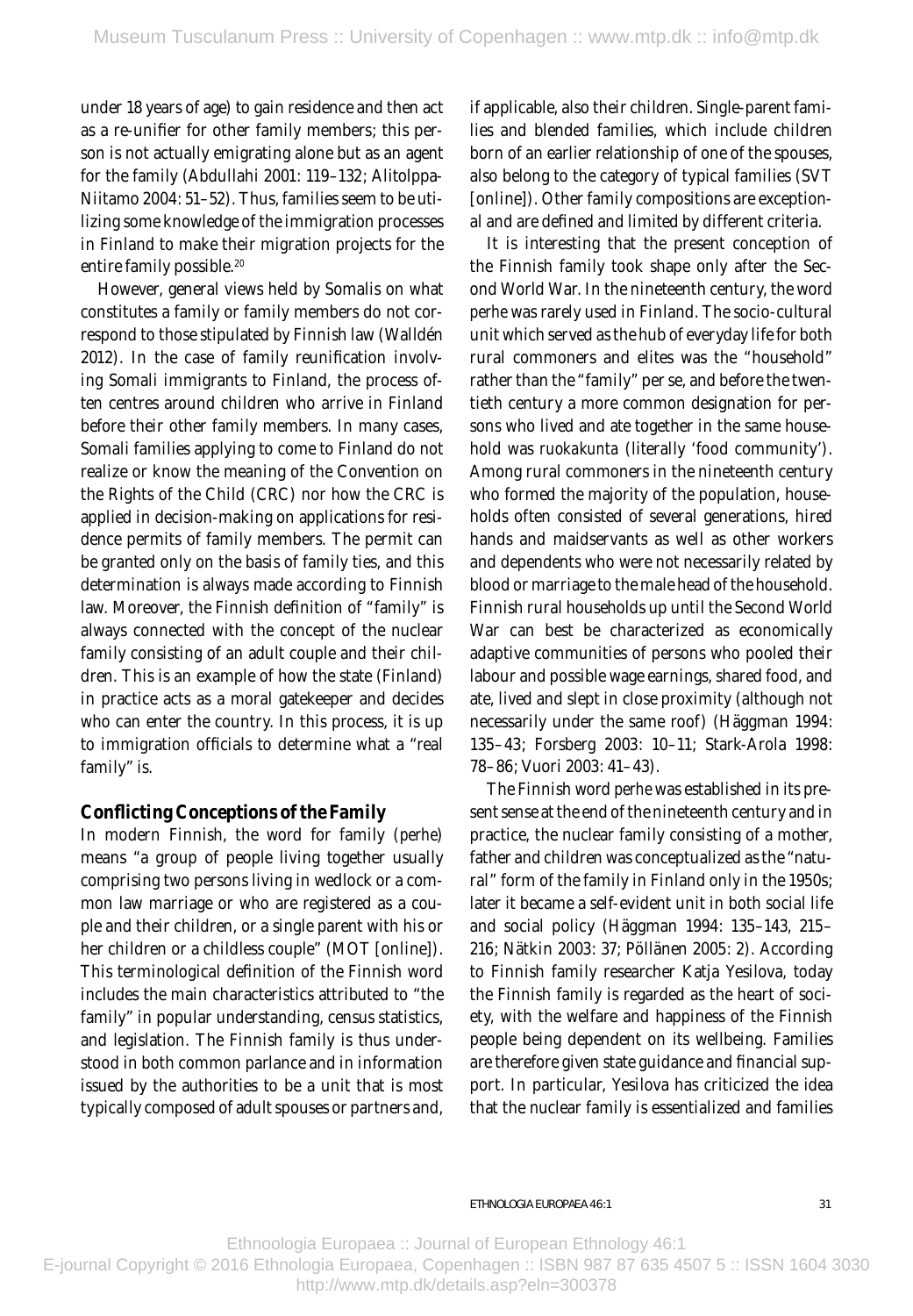that do not conform to this concept such as divorced families, single parent families, childless families, blended families and adoptive families are pathologized as *anomalies*: problematic exceptions, lacking and incomplete. Any changes to the structure of the nuclear family are seen as a threat to the welfare of individuals and society as a whole (Yesilova 2009: 11–12, 17; Vuori 2003: 44).

This problem-centred way of thinking and the essentialization of the nuclear family come into play unnoticed when new kinds of family combinations are created in Finland or are introduced through immigration. Particularly when a family comprising other members in addition to a mother, father, and their biological children attempts to enter Finland from abroad, a cumbersome official process drawing upon Finnish law is initiated to define the members of the family and to identify and exclude those persons who are categorized as being outside of it (Fingerroos 2014). Both interviews to determine family ties and the decision-making processes of Migri are thus affected by normative Finnish conceptions of family composition, which allow no room for alternative interpretations. One of the NGO workers I interviewed in Finland described problems connected to the conduct of family reunification interviews as follows:

Well, certainly people very often think that they're talking [in the interview situation] about the same thing, but they're not. How does someone understand the concept of a foster child, or a guardian, or co-habitation? Does somebody live with you? Well, even if someone has been staying for a year, for example, in one person's mind they haven't been living [in the family], but in another person's mind they have. And if people live together, what does living together mean? Does it mean that you live in the same house or in adjacent houses? The way these concepts are used can mean quite different things [in different cultures and between different people]. (NGO3/2014)

An investigation recently conducted in Finland shows that the apparent bias inherent in the practises by the Finnish immigration authorities is directed particularly at persons coming from non-Western countries outside the EU, and that a more determined effort needs to be made to achieve equality and impartiality in decisions affecting immigration  $(Oivo 2013: 54)$ . The twenty-first-century immigration of Somali families in particular has been framed in the media as such a significant problem that it continues to give rise to strong opinions. Anthropologist Marja Tiilikainen who has studied Somalis in Finland is justifiably concerned about the hostility directed towards Somalis and Muslims in Finland. When Somalis in media discourse are linked to terrorism and threats to the security of the state, it is difficult to achieve constructive debate about the welfare of immigrant families. According to Tiilikainen, Finland should now strive to ensure that resources are directed towards promoting the welfare and personal security of Somali immigrant families. Resources should also be allocated to eradicating factors that give rise to social inequality and exclusion (Tiilikainen 2013).

The image of the Finnish normative family clearly influences official decisions made by Finnish immigration authorities. Cultural differences in Somali family composition are interpreted negatively and rendered disadvantageous in the quest for family reunification. Families who seek entry to Finland become potential threats to an imagined Finnishness. Moreover, the situation and composition of Somali families are assumed on the basis of insufficient information, and in unclear interview cases, exclusion is almost automatic. At my request, the official whom I interviewed reflected on the questions that were asked in the interviews regarding family ties. Inter viewers working at the Embassies must adhere to an extensive interview format, which they may supplement with further questions of their own. The answers given by Somali family members are during the actual interview situation entered into an electronic form, which is submitted to Migri for a decision (Fingerroos 2014: 25). In the opinion of the interviewed official,

[i]t seems unfair ... that [the interview questions] are in a certain way constructed on the assump-

eThnologia euroPaea 46:1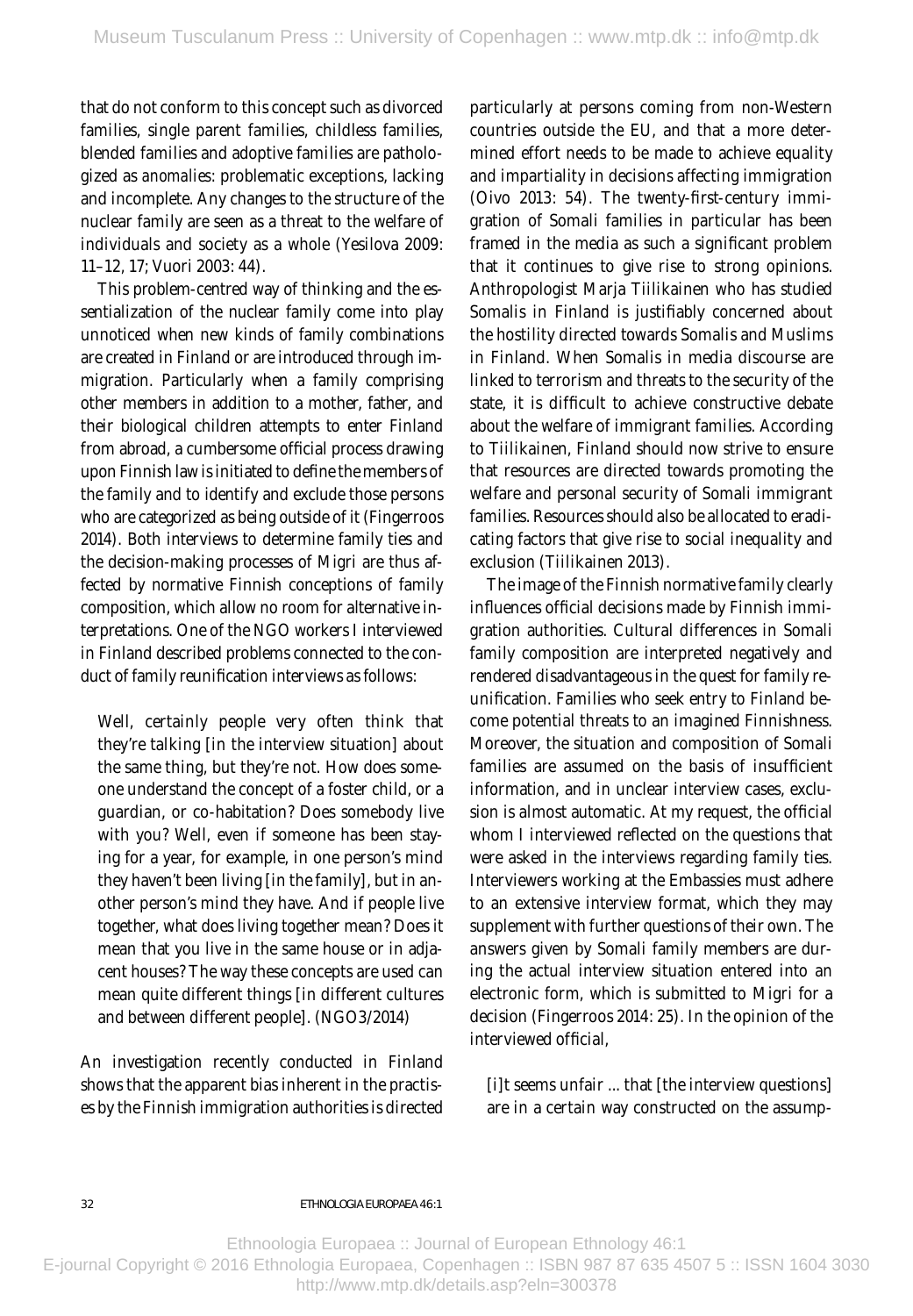tion that people's lives have been such that they have lived in homes and that they have perhaps moved twice. No one has died, no one has been killed, no one has been lost. And no one has been fished out of a ditch [and adopted] into their family, and no one who doesn't belong to it lives in their family. And they don't wander here and there. And one of them doesn't go around searching for food all day long while the others squat inside because they can't go any where. [The interviews] are not based on that kind of world; instead they're based on the idea that people dwell in houses and they live and go to work and buy food and cook it and go to school. ... This, again, is my opinion. Depending on the interviewer, this aspect of the questions can be emphasized or deemphasized. (RA1/2013)

This depiction exemplifies the exclusionary processes of "moral gatekeeping" that are expressed at the geographical borders of Finland and the EU through various tacit practices and assumptions held by immigration officials (Iacovetta 2006; Myrdal 2010; Razack 2004; Schmidt 2011). Immigration procedures and regulations are founded on particular, morally charged understandings of how family members and a decent family life should be defined, and accompanying practices construe Muslim families as suspicious "others" not only in a religious sense but also racially and ethnically (Horsti & Pellander 2015: 6, 8; Pellander 2015).

My observations of family reunification interviews indicated that the behaviour of interviewers and, it can be assumed, senior inspectors of Migri, are influenced by a Finnish frame of reference regarding the family and children's best interests (RA1/2013; Fingerroos 2014; Koskela 2009). Immigration authorities base their activities on what they assume to be self-evident assumptions about a particular concept of the family, but which in fact is, historically, a rather recent development. The definition of family enshrined in Finnish law is narrower than in many other countries and it should not be reason enough for breaking up families or refusing to recognize, let alone accept, different family structures.

## **The Best for "the Child" Is Not the Best for All Children**

In Western countries, the official stance is that human rights apply to all persons irrespective of their age. The United Nations' Convention on the Rights of the Child was created in order to meet the special needs of children and secure their wellbeing. The Convention applies to all persons under the age of eighteen. Finland adopted this Convention in 1991, and it is binding on the state, the municipalities, the parents of children and other adults in Finland. Its contents can be condensed into three themes, according to which a child has the right 1) to special protection and care; 2) to partake of a sufficient share of the resources of society; and 3) to participate in making decisions concerning him- or herself in accordance with his or her age and level of development. This being so, all children should be equal, the good of the child should be the priority in all decision-making and a child should have the right to a decent life – even to the extent that the child 's own views should be taken into account in society (Lapsiasia [online]).

The Finnish conception of the nuclear family and understanding of what is best for the child have become self-evident truths. These views have become axioms that justify limiting the circle of family members automatically and examining family ties from a single cultural and temporal perspective.<sup>21</sup> In Finland, the understanding of the rights of the child and of families as a global phenomenon tends to be quite narrow. For example, according to my data, when a Somali adolescent is sent out into the world at an age under eighteen, he is not a small boy who needs a mother's care, but is seen by other Somalis to be – and may experience himself as – a self-sufficient and successful Somali man, a *ninka reerka*, 22 who, even before he attains adulthood, is willing to bear responsibility for the family he has left behind (KSMA CD 13/10).

The question of what is best for the child in the Finnish debate on the family is inevitably linked to the issue of how closely attached the primary caregiver is to the child. The tightness of the bond between relatives is the central criterion for defin-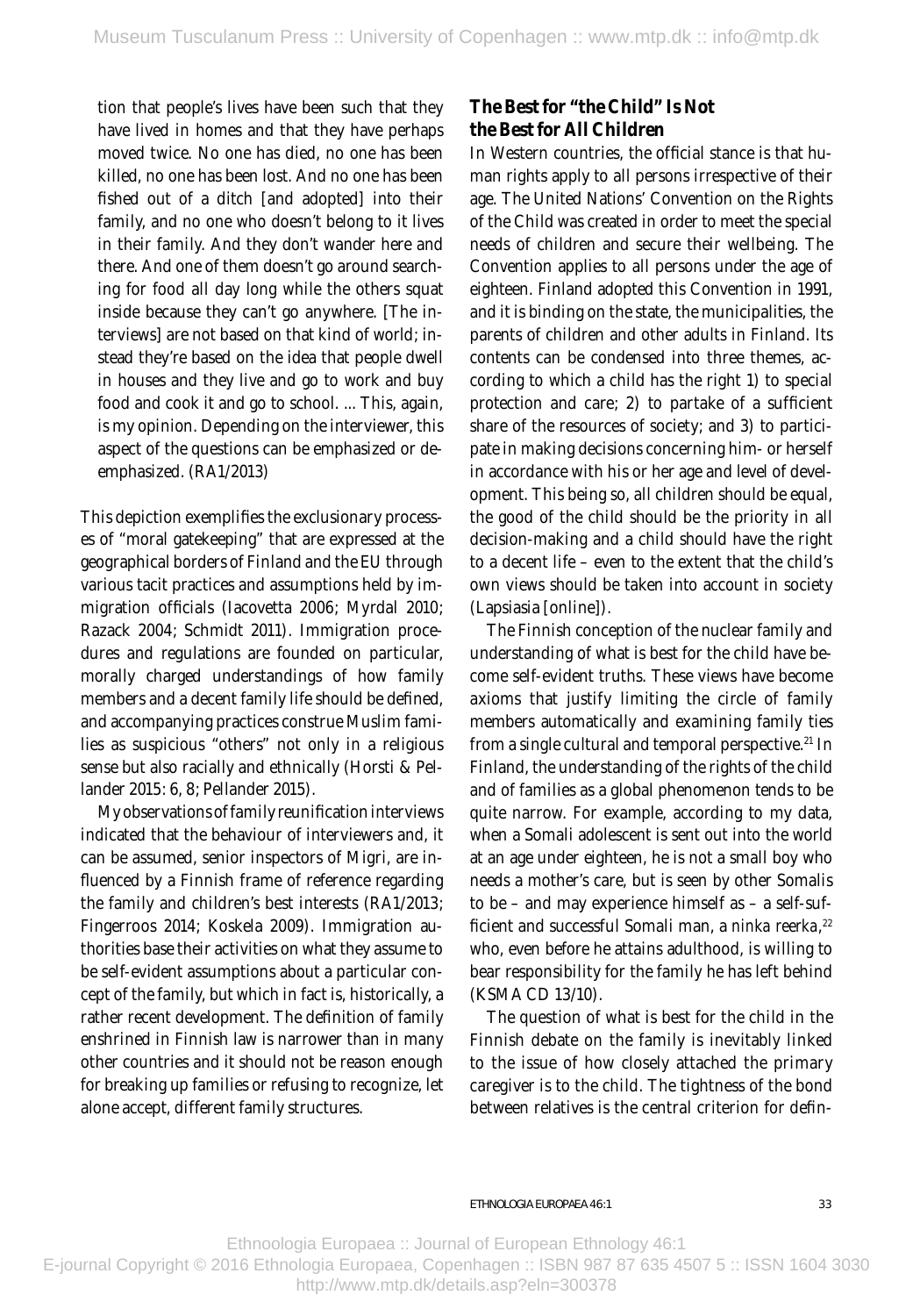ing who belongs to the family in the eyes of Finnish authorities. In family reunification interviews, immigration authorities interrogate Somali caretakers on this subject. The question of how it is possible for parents to create and ensure the material wellbeing of a child in war conditions or in precarious economic circumstances is not considered to be important enough to fundamentally affect the decisions made by the lawyers at Migri. Somali caretakers who pay human traffickers to send their children out into the world are questioned about their actions, since, from a Finnish point of view, smuggling children out of Somalia is regarded as a morally questionable and neglectful act. For Finnish migration officials, the human trafficking of children from Somalia becomes an indication of the weakness of the family bond. The rights of Somali children are by no means always realized in family reunification because the "universal" rights of the child as conceived by Finnish authorities do not always apply in cultural contexts with vastly different socio-economic conditions and cultural understandings of familial relationships (Fingerroos 2014: 25-26). A certain NGO official described the Somali family reunification situation to me in somewhat critical terms :

Interviewee: Well, it's quite simple: the good of the child is not realized. The rights of the child are violated.

Interviewer: Yes, yes. In Finland? Interviewee: That is my opinion... (NGO3/2014)

In the course of my participant obser vation of family reunification interviews conducted in the Embassies, I noted that Somali caretakers are always asked why they have sent an underage child out into the world or what the family knows about Finland. The answer is without exception: "I don't know" or "I haven't asked." By contrast, the interviewers do not concentrate on trying to understand what the Somalis have left behind, what kind of past affects their narrative strategies, their ability to remember, or how they conceive of family and life in general (Fingerroos 2014: 25). This ignorance of the Somalis' background has, at its most extreme, led to what some NGO workers see as arbitrary decisionmaking :

it's arbitrary just because there are no guidelines or criteria. It's a totally unregulated area. Even the fact that someone has received international protection is not enough to prove that the person has departed for compelling reasons. (NGO3/2014)

Inter viewers and officials who make decisions about family reunification lack the special training or education that would furnish them with a deeper understanding of Somali culture and ever yday life. It is not a question of officials being unwilling to learn, but of resources and opportunities: the information has thus far simply not been available to them. Another problem is the fact that decisions on family reunification in Finland are made without any real background work or extended dialogue with those families who are trying to enter the country. This lack of knowledge unfortunately affects both the planning and the conduct of reunification interviews and decision-making in Migri (R A1/2013; Fingerroos 2014:  $25 - 27$ .

### **Conclusions**

In public discourse surrounding immigration in Finland, both immigration authorities and Somali immigrants are often faceless. My discussions with the Finnish officials working at the Embassy of Finland, the Migri office, the Finnish Red Cross, and other Finnish NGO organizations have provided concrete evidence of the fact that not enough is known about the substance of the work they do. Moreover, our existing research-based knowledge is removed from the problems associated with practical immigration work.

In migration studies, it is common that the researcher concentrates on the (cultural) understandings of transnational families, asylum seekers and immigrants regarding the global diaspora, rather than the understandings of immigration officials. I agree with Frykman and colleagues' (2008) notion that contemporary research in the social sciences

Ethnoologia Europaea :: Journal of European Ethnology 46:1

E-journal Copyright © 2016 Ethnologia Europaea, Copenhagen :: ISBN 987 87 635 4507 5 :: ISSN 1604 3030

http://www.mtp.dk/details.asp?eln=300378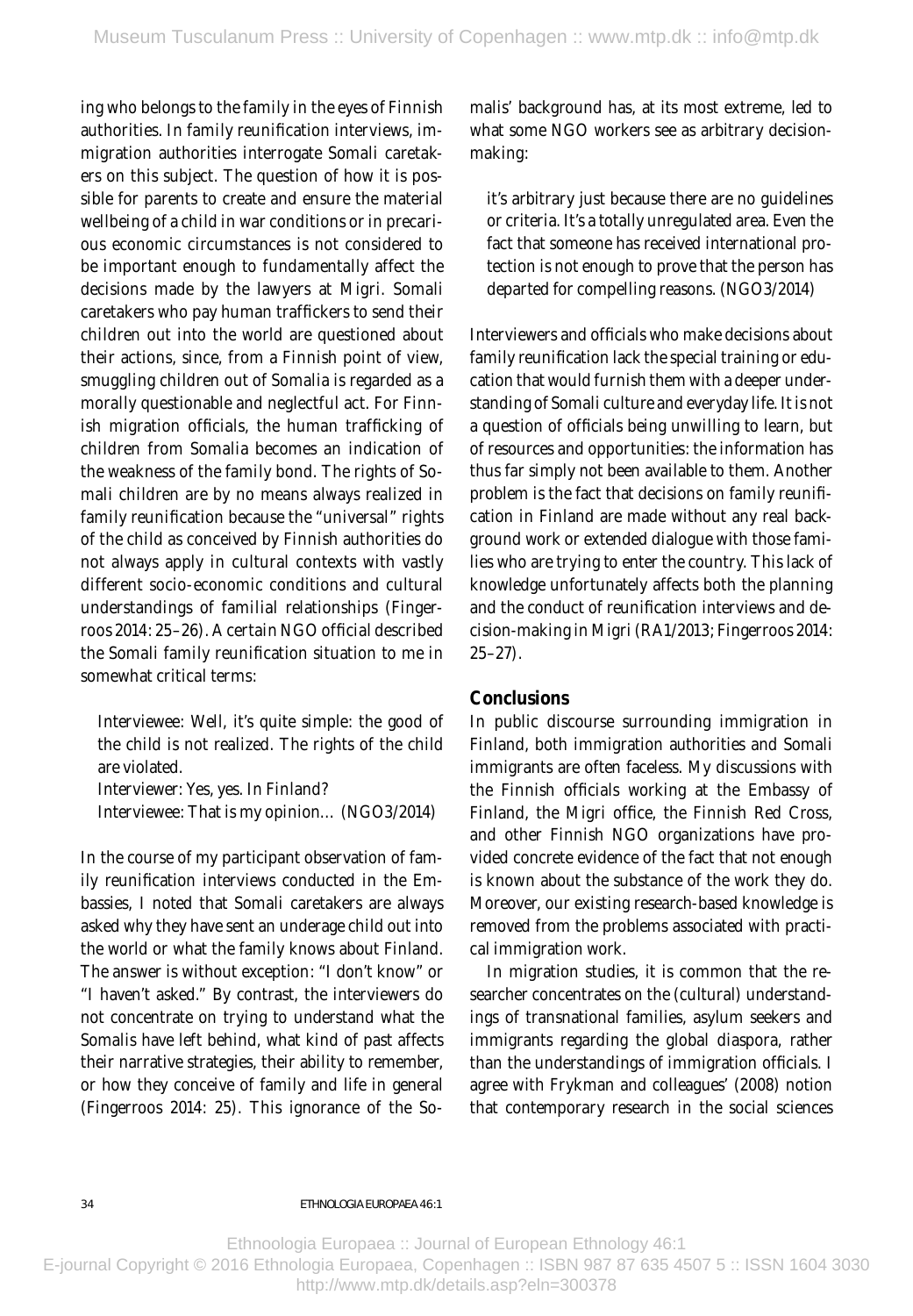contains a vast array of postmodern clichés with regard to the placeless, nomadic, fragmented, and uncertain nature of society in general. Ethnology, on the contrary, can provide a useful counter-balance to such rhetoric because it calls for a return to empirical studies (Frykman et al. 2008: 41). In my case, interviews have been a tool for reaching these multifaceted interpretations of Finnish society and family-based immigration processes. My interpretation is based on immigrant workers' own experiences of the work they do. I have shown that for immigration authorities and NGOs, family reunification is a complex process involving personally gained tacit knowledge – knowledge that may not be sufficient to make decisions in the best interests of Somali children and families.

In Finland, the modern concept of the family as a small, tightly knit formation consisting of mother, father and their legally-recognized children is a relatively recent development. Despite the culturally and historically specific nature of this normative family concept, it is viewed as a self-evident universal when immigration authorities make official decisions regarding the reunification of Somali families, and its application leaves little room for alternative interpretations. Finland's current immigration policy is officially based on the idea of multiculturalism in which Finnish authorities attempt to support the cultural and religious aspirations of new immigrant groups. In practice, however, Finnish legislation after the Second World War regarding immigration has been very restrictive (Martikainen 2004: 118, 126 –128). Features of Somali family composition and family-based practices that differ from the Finnish family norm are interpreted as evidence of weak or questionable family bonds and lead to a denial of permission to immigrate for family reunification purposes. At the same time, those immigration officials who might be open to alternative perspectives and who might want to promote multiculturalism in practice and not just its rhetoric suffer from a lack of resources and lack of opportunities to exert influence on decision-making criteria and official policy.

## **Notes**

- 1 See more at http://w w w.migri.fi/about\_us.
- 2 The Finnish Red Cross is one of the largest civic organizations in Finland.
- 3 The Finnish Refugee Advice Centre is a non-governmental organization founded in 1988. It provides legal aid and advice to asylum seekers, refugees and other foreigners in Finland. Law yers of the organization provide legal aid for asylum seekers at different stages of the asylum procedure.
- 4 The Finnish Refugee Council (FRC) was founded in 1965, and it is a religiously and politically independent development cooperation organization whose mission is to improve the basic rights of refugees and returnees in Finland and abroad. In Finland, the FRC's work is informational, educational and practical.
- 5 See Fingerroos (2014); Halme-Tuomisaari et al. (forthcoming); Helén (2014); Helén & Tapaninen (2013); Horsti & Pellander (2015); Leinonen & Pellander (2014); Pellander (2014); Tapaninen (2013); Tapaninen & Helén (2015).
- 6 See for example Al-Sharmani (2006, 2007, 2010, 2015); Ariza (2014); Bryceson & Vuorela (2002); Castrén & Högbacka (2014); Eastmond & Å kesson (2010); Gundel (2003); Luling (2015); Tiilikainen (2003, 2011, 2015).
- $\mathbf{7}$ Harinen, research paper (online).
- 8 My own tool for conducting ethnological research is oral history because it is ideologically and scientifically bound by its basic premise that memory, narration and experiences are keys to critical and new interpretations of society. (See Abrams 2010; Dunaway & Baum 2000; Grele 1991; Hoffman 1996; Perks 1995; Perks & Thomson 1998; Tonkin 1992.) *Oral history* is most often defined as a process of collecting data using tape-recorded inter views, reminiscences, and interpretations of events from the recent past that are of ideological or societal significance. But, oral history is also a *product of interviews*. Thus, oral history is both a research method and the product of research, and indeed of the writing process itself (Abrams 2010: 2, 88; Tonkin 1992).
- 9 I conducted my thematic interviews over a nearly fouryear period in Finland and Ethiopia between 2010 and 2014. Additional source materials included participant obser vation of family reunification interviews conducted at the Embassy, and written field notes and photographs taken in Addis Ababa. The total number of semi-structured interviews of Finnish immigration officials and NGO workers exceeded 30, and some were interviewed several times. All interviews took place in work places, and recorded discussions were one to two hours long. I have changed the names and all other identifying information in my source material so as to protect my interviewees, and have made an official agreement on data protection with my informants and

#### eThnologia euroPaea 46:1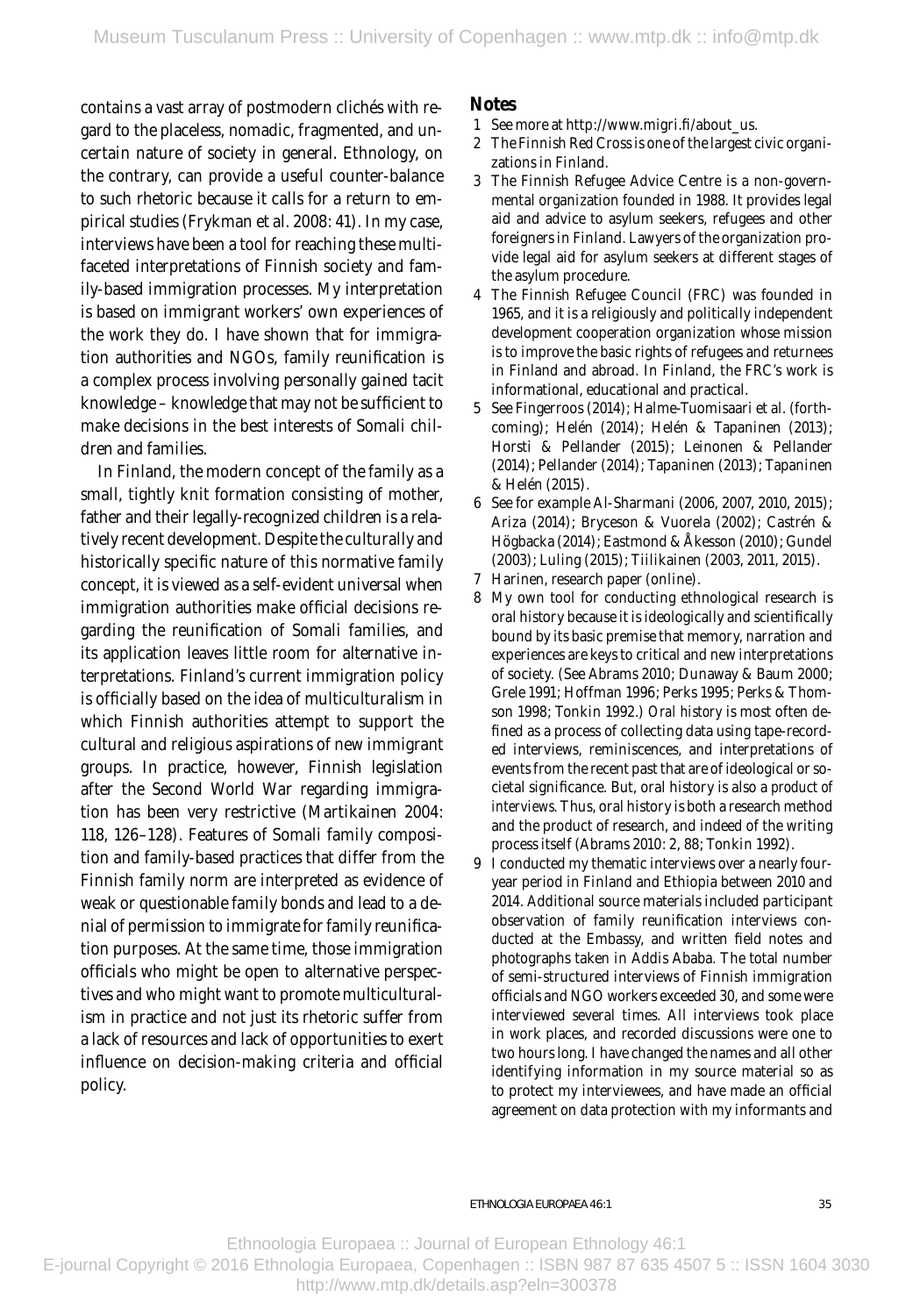the official institutions they represent. All thematic interviews in my study closely reflect a natural storytelling situation in the sense that they were told to me in the context of a dialogue (Pool 1989: 26, 256 –259; Portelli 1997: 52, 61).

- 10 Of ficial Statistics of Finland (OSF): Population structure [e-publication]. Accessed January 8, 2015.
- 11 In terms of the four schools of jurisprudence, Somalis practice the Shaf'i school. Shi'ism rarely exists in Somalia today. Over the centuries, each Somali community has adopted slightly different versions of Islam corresponding to differences in traditional social organizations. Somalia's urban development has wrought great changes in religious practice, but Islam is still experienced as adding depth and coherence to common elements of traditional culture and provides the basis for the Somalis' strong national consciousness (Elmi 2010 : 49–51; Lewis 2002: 16 –17, 2008: 2).
- 12 The religious activity of Somalis in Finland has not been measured. What is clear is that religious organizations have assisted Somali immigrants in adapting to their new social environment. However, not all Somalis are religiously active and not all participate in Muslim organizations (see Martikainen 2004: 131–132).
- 13 United Nations High Commissioner for Refugees (UN-HCR).
- 14 The markka was the currency of Finland until March 2002. The value of the markka at the time Finland adopted the euro was 0.17 euros.
- 15 See Abdullahi (2001); Helander (2002); Niemelä (2006); Salmela (2004); Virtanen & Vilkama (2008).
- 16 Queues for applications based on family ties have been very long in the Migri office during the past years, but at the moment (2015) the situation is better. See more at http://www.migri.fi/services/processing\_times/processing\_times\_residence\_permits/1/0/queue\_of\_applications\_based\_on\_family\_ties\_16582.
- 17 See Helén & Tapaninen (2013); Heinemann & Lemke (2012); Tapaninen (2013); Weiss (2011).
- 18 See more at http://ww w.migri.fi/moving \_to\_finland\_ to\_be\_with\_a\_family\_member/income\_requirement.
- 19 See more at http://w w w.migri.fi/ser vices.
- 20 It has remained unclear (to me) how much knowledge Somali families really have of the Finnish law and rules. That is an interesting but very difficult question and it would be a topic for further study.
- 21 See Cheal (1991); Forsberg (2003); Gubrium & Holstein (1990); Nätkin (2003); Pöllänen (2005); Stacey (1996); Vuori (2003); Yesilova (2009: 13, 17).
- 22 In the Somali language *ninka reerka* means "the man of the household." When a boy grows up he has to be successful: to find work and to take care of his piece of land to ensure an income for his family unit. See Abdullahi (2001: 120 –123); Niemelä (2006: 168 –173).

## **References**

#### *Interviews*

- RA1/2013; RA4/2011: Interviews of Finnish officials working in the Embassy of Finland in Addis Ababa, Ethiopia and the Finnish Migration Office in Helsinki, Finland. 2011, 2013.
- NGO1/2012; NGO2/2012; NGO3/2014: Interviews of employees of the Finnish Red Cross and of two Finnish nongovernmental organizations, the Finnish Refugee Advice Centre and the Finnish Refugee Council. 2012, 2014.
- KSMA CD 13/10: An Interview archived in the Memory Archives of Central Finland, University of Jyväskylä. 2013.

#### *Websites*

- Finlex (online) "Aliens Act", http://www.finlex.fi/fi/laki/ kaannokset/2004/en20040301.pdf, accessed February 6, 2014.
- Lapsiasia (online) "Broad assessment of wellbeing of children in Finland", http://www.lapsiasia.fi/en/frontpage, accessed February 5, 2014.
- Migri (online) "Moving to Finland to be with a family member". The Finnish Immigration Service, http://www.migri. fi/moving\_to\_finland\_to\_be\_with\_a\_family\_member, accessed February 8, 2014.
- MOT (online) "MOT Kielitoimiston sanakirja", http://mot. kielikone.fi/mot/turkuyo/netmot.exe?motportal=80, accessed October 25, 2013.
- SVT (online) "Suomen virallinen tilasto / Perheet", http:// www.stat.fi/til/perh/index.html, accessed October 25, 2013.
- "The Finnish Immigration Service", http://www.migri.fi/ about\_us, accessed February 8, 2014.
- "The Finnish Refugee Council", http://pak(RA1/2013.) olaisapu.fi/en/, accessed February 8, 2014.
- "The Finnish Refugee Advice Centre", http://www.pakolaisneuvonta.fi/index\_html?lang=eng, accessed February 8, 2014.
- Official Statistics of Finland (OSF): Population structure [e-publication]. ISSN=1797-5395. Helsinki: Statistics Finland, http://www.stat.fi/til/index\_en.html, accessed January 8, 2016.
- "What is the Finnish Red Cross?", http://www.redcross.fi/ node/1556/w hat-finnish-red-cross#sthash.zu2pCZic. dpuf, accessed February 3, 2014.

#### *Literature*

- Aallas, Esa 1990: *Somalishokki.* Helsinki: Suomen Pakolaisapu.
- Abdullahi, Mohammed Diriye 2001: *Culture and Customs of Somalia.* London: Greenwood Press.
- Abrams, Lynn 2010: *Oral History Theory.* London: Routledge.
- Alitolppa-Niitamo, Anne 2000: From the Equator to the Arctic Circle: A Portrait of Somali Integration and Diasporic

#### eThnologia euroPaea 46:1

Ethnoologia Europaea :: Journal of European Ethnology 46:1

E-journal Copyright © 2016 Ethnologia Europaea, Copenhagen :: ISBN 987 87 635 4507 5 :: ISSN 1604 3030 http://www.mtp.dk/details.asp?eln=300378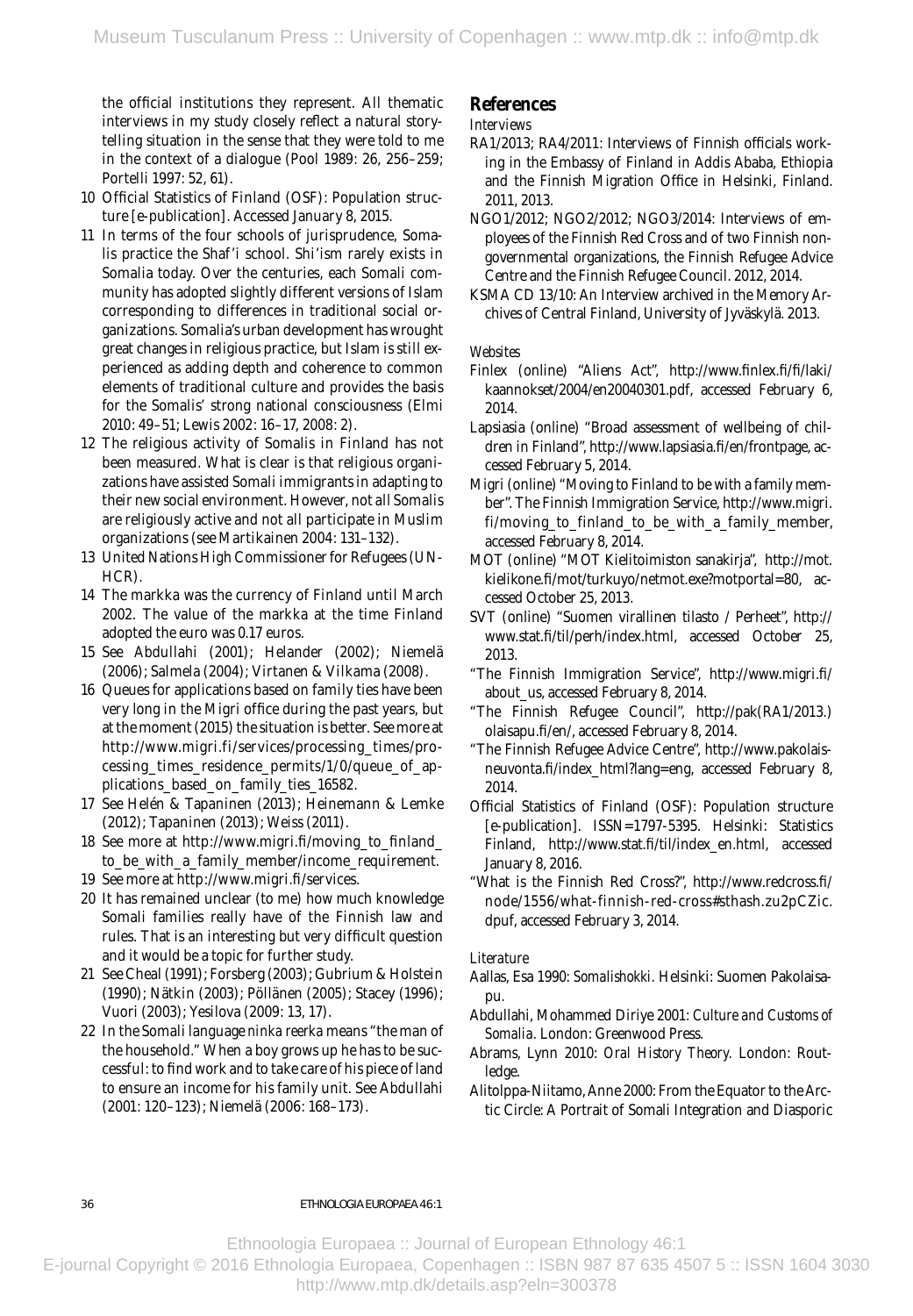*Papers on Refugees and Immigrants,* VIII. Arlington, VA: American Anthropological Association, pp. 43–65. Consciousness in Finland. In: E.M. Gozdziak & D.J. Shandy (eds.), *Rethinking Refuge and Displacement: Selected* 

- Alitolppa-Niitamo, Anne 2004: T*he Icebreakers: Somali-Speaking Youth in Metropolitan Helsinki with a Focus on the Context of Formal Education.* Helsinki: The Family Federation of Finland, The Population Research Institute.
- Alitolppa-Niitamo, Anne & Ali A. Addullahi 2001: Somalidiaspora suomessa: Muutoksia, haasteita ja haaveita. In: Annika Forsander et al. (eds.), *Monietnisyys, työ ja yhteiskunta.* Helsinki: Palmenia-kustannus, pp. 134–148.
- Al-Sharmani, Mulki 2006: Living Transnationally: Diasporic Somali Women in Cairo. *Journal of International Migration* 44:1, 1–23.
- Al-Sharmani, Mulki 2007: *Contemporary Migration and Transnational Families: The Case of Somali Diaspora(s).*  Cairo: Center for Migration and Refugee Studies, the American University in Cairo.
- Al-Sharmani, Mulki 2010: Transnational Family Networks in the Somali Diaspora in Egypt: Women's Roles and Differentiated Experiences. *Gender, Culture, and Place* 17:4, 499–518.
- Al-Sharmani, Mulki 2015: Striving against the 'Nafs': Revisiting Somali Muslim Spousal Roles and Rights in Finland. *Journal of Religion in Europe* 8, 101–120.
- Ariza, Marina 2014: Care Circulation, Absence and Affect in Transnational Families. In: Loretta Baldassar & Laura Merla (eds.), *Transnational Families, Migration and the Circulation of Care: Understanding Mobility and Absence in Family Life.* New York: Routledge, pp. 94−114.
- Bryceson, Deborah & Ulla Vuorela 2002: Transnational Families in the Twenty-First Century. In: Deborah Bryceson & Ulla Vuorela (eds.), *The Transnational Family: New European Frontiers and Global Networks.* Oxford: Berg, pp. 3–30.
- Castrén, Anna-Maija & Riitta Högbacka 2014: Avautuuko perhe: Eksklusiivisuuden ja inklusiivisuuden dynamiikka perhesidoksissa. *Sosiologia* 51:2, 106–122.
- Cheal, David 1991: *Family and the State of Theory.* Toronto: University of Toronto Press.
- Cholewinski, Ryszard 2002: Family Reunification and Conditions Placed on Family Members: Dismantling a Fundamental Human Right. *European Journal of Migration and Law* 4, 271–290.
- Dunaway, Dawiv K. & Willa K. Baum (eds.) 2000: Oral History: *An Interdisciplinary Anthology.* 2nd ed. Walnut Creek, CA: AltaMira Press.
- Eastmond, Marita & Lisa Åkesson 2007: *Globala familjer: Transnationell migration och släktskap.* Riga: Gidlunds Förlag.
- Elmi, Afyare A. 2010: *Understanding the Somalia Conflagration: Identity, Political Islam and Peacebuilding*. London: Pluto Press.
- Fingerroos, Outi 2010: Suomi on hyppy tuntemattomaan: Maahanmuuttajien taustoista tarvittaisiin lisää tietoa. *Tiedonjyvä* 45:2, 16–17.
- Fingerroos, Outi 2014: Somaliperheen paradoksaalisuus. *Kulttuurintutkimus* 31:4, 16–28.
- Forsberg, Hannele 2003: Kriittistä näkökulmaa etsimässä. In: Hannele Forsberg & Ritva Nätkin (eds.), *Perhe murroksessa – Kriittisen perhetutkimuksen jäljillä.* Helsinki: Gaudeamus, pp. 7–15.
- Frykman, Jonas, Mia-Marie Hammarlin, Kjell Hansen, Bo Rothstein, Helena Olofsdotter Stensöta & Isabell Schierenbeck 2008: Sense of Community: Trust, Hope and Worries in the Welfare State. *Ethnologia Europaea: Journal of European Ethnology* 39:1, 5–46.
- Grele, Ronald (ed.) 1991: *Envelopes of Sound: The Art of Oral History.* 2nd ed. New York: Praeger Publishers.
- Gubrium, Jabe F. & James A. Holstein 1990: *What is Family?*  Mountain View: Mayfield Publishing Company.
- Gundel, Joakim 2003: The Migration-Development Nexus: A Somali Case Study. In: Nicholas Van Hear & Ninna Nyberg Sørensen (eds.), *Migration-Development Nexus.* Geneva: UN & IOM, pp. 233–258.
- Häggman, Kai 1994: *Perheen vuosisata: Perheen ihanne ja sivistyneistön Elämäntapa 1800-luvun suomessa.* Helsinki: Suomen Historiallinen Seura.
- Halme-Tuomisaari, Miia, Anna-Maria Tapaninen & Hanna Aunela (forthcoming): "Where's the Well?" DNA Data, Personal Narratives and Unpredictability in Finnish Family Unification Cases.
- Harinen, Päivi (not dated): Context of Diaspora Citizenship: Transnational Networks, Social Participation and Social Identification of Somalis in Finland and in the U.S.A. Research paper, http://www2.uef.fi/ documents/1381035/1715206/CONTEXTS+OF+DIAS PORA+CITIZENSHIP.pdf/0b0be4d9-c491-4551-918c-0e6528d27e5e, accessed January 9, 2016.
- Heinemann, Torsten & Thomas Lemke 2012: Suspect Families: DNA Kinship Testing in German Immigration Policy. *Sociology* 47:4, 810–826.
- Heinemann, Torsten, Ursula Naue & Anna-Maria Tapaninen 2013: Verifying the Family? A Comparison of DNA Analysis for Family Reunification in Three European Countries (Austria, Finland and Germany). *European Journal of Migration and Law* 15, 1183–1202.
- Helander, Reetta 2002: Somalitytöt kahden kulttuurin välissä. In: Sanna Aaltonen & Päivi Honkatukia (eds.), *Tulkintoja tytöistä.* Helsinki: Suomalaisen Kirjallisuuden Seura, pp. 109–128.
- Helén, Ilpo 2014: Biological Citizenship across the Borders: Politics of DNA Profiling for Family Reunification. *Distinction: Scandinavian Journal of Social Theory* 15:3, 343–360.
- Helén, Ilpo & Anna-Maria Tapaninen 2013: Closer to the Truth: DNA Profiling for Family Reunification and the

Ethnoologia Europaea :: Journal of European Ethnology 46:1

E-journal Copyright © 2016 Ethnologia Europaea, Copenhagen :: ISBN 987 87 635 4507 5 :: ISSN 1604 3030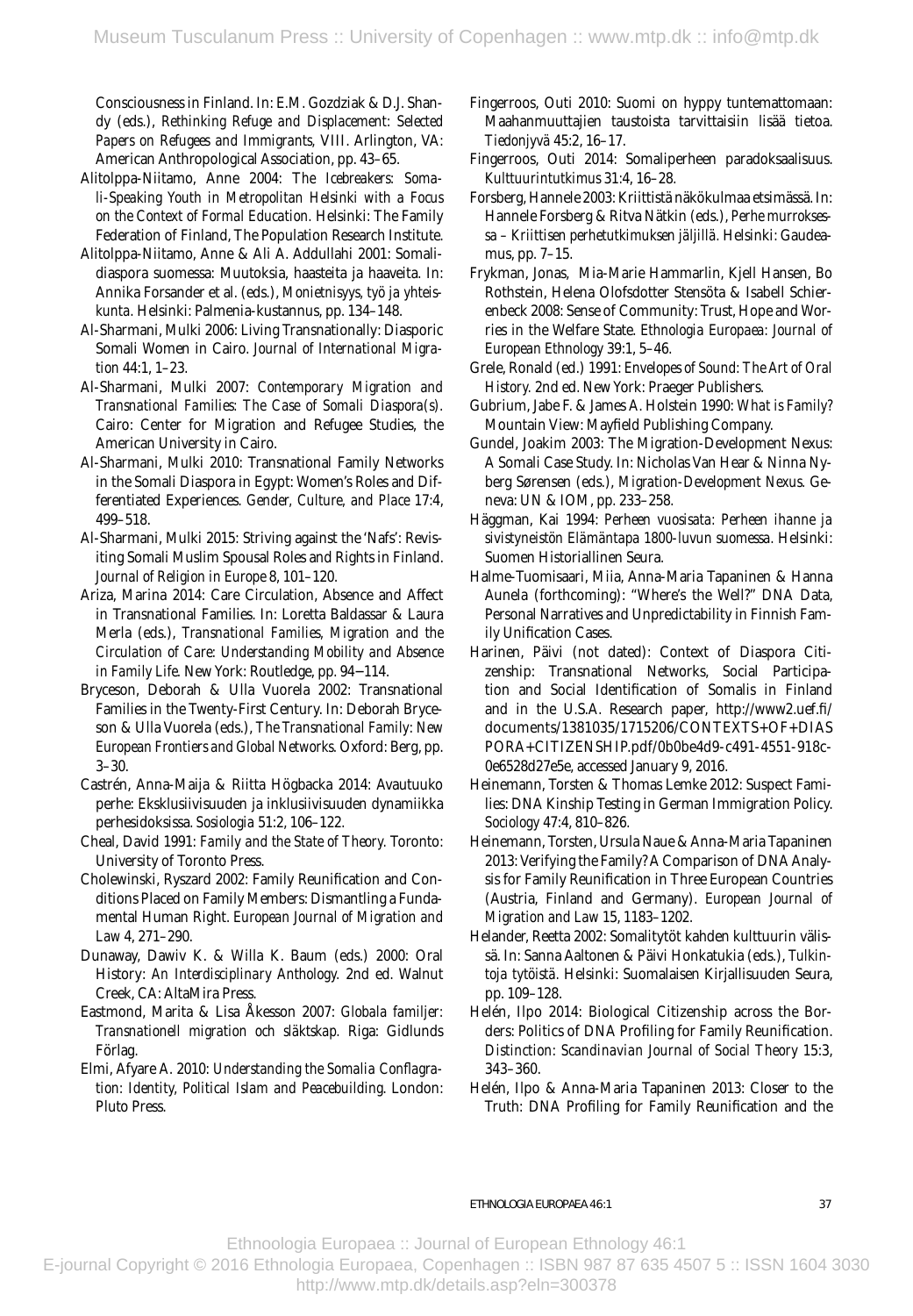Rationales of Immigration Policy in Finland. *Nordic Journal of Migration Research* 3:3, 153–161.

- Hoffman, Alice 1996: Reliability and Validity in Oral History. In: David K. Dunaway & Willa K. Baum (eds.), *Oral History: An Interdisciplinary Anthology.* 2nd ed. Walnut Creek: Altamira Press, pp. 87–93.
- Horst, Cindy 2006: *Connected Lives: Somalis in Minneapolis, Family Responsibilities and the Migration Dreams of Relatives.* Research Paper No. 124. Oslo: International Peace Research Institute.
- Horsti, Karina & Saara Pellander 2015: Conditions of Cultural Citizenship: Intersection of Gender, Race and Age in Public Debates on Family Migration. *Citizenship Studies*  19: 6–7, 751–767.
- Huddleston, Thomas 2011: Right to Family Reunion: The Dynamics between EU Law and National Policy Change. *MPG Briefings for the Green Paper on Family Reunion*  (2011), 1–16.
- Iacovetta, Franca 2006: *Gatekeepers: Reshaping Immigrant Lives in Cold War Canada.* Toronto: Between the Lines.
- Jastram, Kate & Kathleen Newland 2003: Family Unity and Refugee Protection. In: Erika Feller, Volker Türk & Frances Nicholson (eds.), *Refugee Protection in International Law: UNHCR's Global Consultations on International Protection.* Cambridge: Cambridge University Press, pp. 555–603.
- Koskela, Hille 2009: *Pelkokierre: Pelon Politiikka, Turvamarkkinat ja Kamppailu Kaupunkitilasta.* Helsinki: Gaudeamus.
- Lavery, Jason 2006: *The History of Finland.* Westport: Greenwood Press.
- Leinonen, Johanna & Saara Pellander 2014: Court Decisions over Marriage Migration in Finland: A Problem with Transnational Family Ties. *Journal of Ethnic and Migration Studies* 40:9, 1488–1506.
- Lewis, Ioan M. 2002: *A Modern History of the Somali: Nation and State in the Horn of Africa.* Ohio: Ohio University Press.
- Lewis, Ioan M. 2008: *Understanding Somalia and Somaliland: Culture, History, Society.* New York: Columbia University Press.
- Luling, Virginia 2006: Genealogy as Theory, Genealogy as Tool: Aspects of Somali 'Clanship'. *Social Identities* 12:4, 471–485.
- Martikainen, Tuomas 2004: Immigrant Religions in Local Society: Historical and Contemporary Perspectives in the City of Turku. Åbo: Åbo Akademi University Press.
- Martikainen, Tuomas 2014: Muslim Immigrants, Public Religion and Developments towards a Post-Secular Finnish Welfare State. *Tidsskrift for Islamforskning* 8:1, 78–105.
- Myrdal, Eileen M. 2010: Legislating Love: Norwegian Family Reunification Law as a Racial Project. *Social and Cultural Geography* 11, 103–116.
- Nätkin, Ritva 2003: Moninaiset perhemuodot ja lapsen hyvä.

 *roksessa – Kriittisen perhetutkimuksen jäljillä.* Helsinki: In: Hannele Forsberg & Ritva Nätkin (eds.), *Perhe mur-*Gaudeamus, pp. 16–38.

- Niemelä, Heli 2006: Somalialaisen ja suomalaisen nuoruuden risteyksessä. In: Tuomas Martikainen (ed.), *Ylirajainen kulttuuri: Etnisyys Suomessa 2000-luvulla.* Helsinki: Suomalaisen Kirjallisuuden Seura, pp. 168–189.
- Oivo, Tuija 2013: *Kotoutumisen kokonaiskatsaus 2013. TEM Raportteja 38/2013.* Helsinki: Työ- ja elinkeinoministeriö.
- Pellander, Saara 2015: An Acceptable Marriage: Marriage Migration and Moral Gatekeeping in Finland. *Journal of Family Issues* 16:11, 1472–1489
- Perks, Robert 1995: *Oral History: Talking about the Past.* London: Historical Association.
- Perks, Robert & Alistair Thomson (eds.) 1998: *The Oral History Reader.* London: Psychology Press.
- Pöllänen, Pirjo 2005: Perhetutkimuksemme itsestäänselvyyksiä kyseenalaistamassa – Venäläiset maahanmuuttajanaiset. In: *Minna.fi,* http://www.minna.fi/c/ document\_librar y/get\_file?uuid=44de4ff2-7348-41b2 a460-daa9e1f166d1&groupId=10136, accessed October 27, 2015.
- Pool, Robert 1989: *There Must Have Been Something… Interpretations of Illness and Misfortune in Cameron Village.*  Amsterdam: Universiteit van Amsterdam.
- Portelli, Alessandro 1997: *The Battle of Valle Giulia: The Oral History and the Art of Dialogue*. Wisconsin: University of Wisconsin Press.
- Razack, Sherene H. 2004: Imperilled Muslim Women, Dangerous Muslim Men and Civilised Europeans: Legal and Social Responses to Forced Marriages. *Feminist Legal Studies* 12, 129–174.
- Salmela, Anu 2004: Pysyvyyttä muutoksessa ja muutosta pysyvyydessä. In: Outi Fingerroos, Minna Opas & Teemu Taira (eds.), *Uskonnon paikka: Kirjoituksia uskontojen ja uskontoteorioiden rajoista.* Helsinki: Suomalaisen Kirjallisuuden Seura, pp. 279–311.
- Schibel, Yongmi 2004: Transposing EU Law on Legal Migration. *European Journal of Migration and Law* 6, 395–404.
- Schmidt, Garbi 2011: Law and Identity: Transnational Arranged Marriages and the Boundaries of Danishness. *Journal of Ethnic and Migration Studies* 37, 257–275.
- Stacey, Judith 1996: *In the Name of the Family: Rethinking Family Values in the Postmodern Age.* Boston: Beacon Press.
- Stark-Arola, Laura 1998: *Magic, Body and Social Order: The Construction of Gender throu*g*h Women's Private Magic Rituals in Traditional Finland.* Helsinki: Finnish Literature Society.
- Tapaninen, Anna-Maria 2013: Oikeus Aitoon Perheeseen? DNA-tutkimus Todisteena Biologisesta Perhesiteestä. In: *ETMU, blog,* http://etmu.fi/oikeus-aitoon-perheeseendna-tutkimus-todisteena-biologisesta-perhesiteesta/, accessed January 12, 2015.
- Tapaninen, Anna-Maria & Ilpo Helén 2015: Finland: Secur-

#### eThnologia euroPaea 46:1

Ethnoologia Europaea :: Journal of European Ethnology 46:1

E-journal Copyright © 2016 Ethnologia Europaea, Copenhagen :: ISBN 987 87 635 4507 5 :: ISSN 1604 3030 http://www.mtp.dk/details.asp?eln=300378